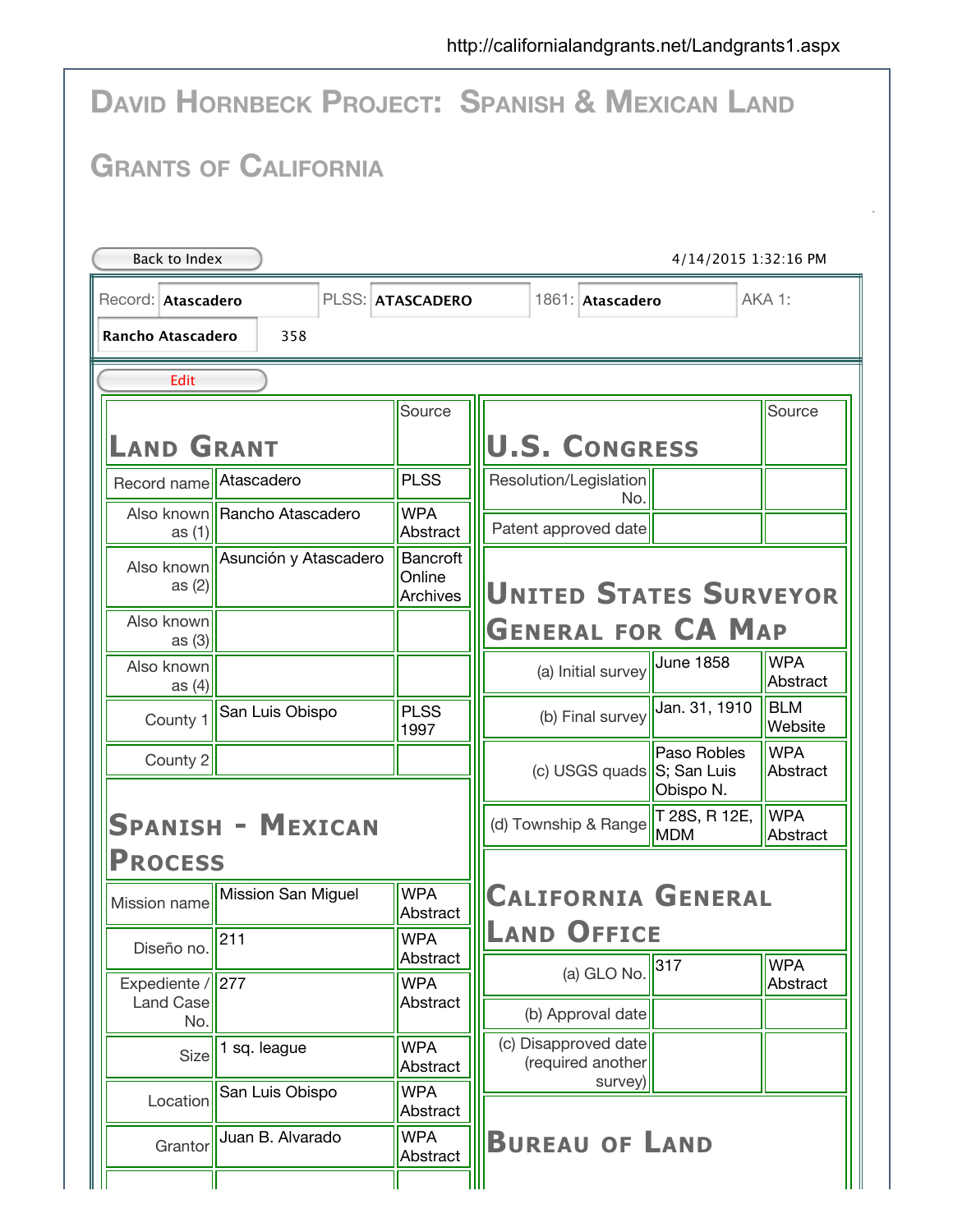|                                                  | Grantee Trifon García      | <b>WPA</b><br>Abstract | MANAGEMENT DOCUMENTS                                 |                                            |                                                         |
|--------------------------------------------------|----------------------------|------------------------|------------------------------------------------------|--------------------------------------------|---------------------------------------------------------|
| Date granted May 6, 1842<br>/ Mission<br>founded |                            | <b>WPA</b><br>Abstract |                                                      |                                            |                                                         |
|                                                  | <b>U.S. PATENT PROCESS</b> |                        | (a) CDI Doc ID No.                                   | 1777735                                    | <b>BLM</b><br>Website -<br><b>CDI</b><br><b>Details</b> |
| Claimant(s)                                      | Henry Haight               | <b>WPA</b><br>Abstract | (b) Land Patent                                      |                                            |                                                         |
| filed                                            | Date claim   May 3, 1852   | <b>WPA</b><br>Abstract | <b>Details</b>                                       | CACAAA                                     | <b>BLM</b>                                              |
| Size claimed                                     | 1 sq. league               | <b>WPA</b><br>Abstract | i) Accession / BLM<br>Serial No.                     | 105412                                     | Website -<br>Land<br>Patent                             |
| Acreage                                          | 4,348.23                   | <b>WPA</b><br>Abstract |                                                      | June 18, 1860                              | Details<br><b>BLM</b>                                   |
| Patent date                                      | June 18, 1860              | <b>WPA</b><br>Abstract | ii) Patent issuance<br>date                          |                                            | Website -<br>Land<br>Patent<br><b>Details</b>           |
| Patentee(s)                                      | Henry Haight               | <b>WPA</b><br>Abstract |                                                      |                                            |                                                         |
| County                                           | San Luis Obispo            | <b>WPA</b><br>Abstract |                                                      | 4,348.23                                   | <b>BLM</b><br>Website -                                 |
| County -<br>Book of<br>Patent No.                | Vol. A, pp. 120-123        | <b>WPA</b><br>Abstract | iii) Total acres                                     |                                            | Land<br>Patent<br>Details                               |
| County - Map<br>Page No.                         |                            |                        | (c) Private Land Claim<br>Transcript                 | Handwritten -<br>9 pages; June<br>18, 1860 | <b>BLM</b><br>Website -<br>Patents                      |
| County - APN<br>No.                              |                            |                        |                                                      |                                            |                                                         |
|                                                  | <b>BOARD OF LAND</b>       |                        | <b>CALIFORNIA STATE LAND</b><br><b>UFFICE</b>        |                                            |                                                         |
|                                                  | <b>COMMISSIONERS</b>       |                        |                                                      | Atascadero<br>Arroyo                       | Grants of<br>Land                                       |
| (a)<br>Confirmation<br>date                      | Mar. 6, 1855               | <b>WPA</b><br>Abstract | (a) Watercourse                                      |                                            | Made by<br>Spanish-<br>Mexican                          |
| (b) Rejected<br>date                             |                            |                        |                                                      |                                            | Authorities<br>Report                                   |
| (c) Land $\vert 317$                             |                            | <b>WPA</b>             |                                                      | T28S, R12E,                                | Grants of                                               |
| Office / GLO<br>No.                              |                            | Abstract               |                                                      | <b>MDM</b>                                 | Land<br>Made by                                         |
| survey                                           | (d) Initial Jun. 1858      | <b>WPA</b><br>Abstract | (b) Township & Range                                 |                                            | Spanish-<br>Mexican<br>Authorities<br>Report            |
|                                                  | <b>U.S. DISTRICT COURT</b> |                        |                                                      |                                            |                                                         |
| Confirmation                                     | $(a)$ Uan. 19, 1857        | <b>WPA</b><br>Abstract | <b>ADDITIONAL DATA</b>                               |                                            |                                                         |
| date<br>(b) Dismissed                            |                            |                        | <b>Additional Data 1</b><br><b>Additional Data 2</b> |                                            |                                                         |